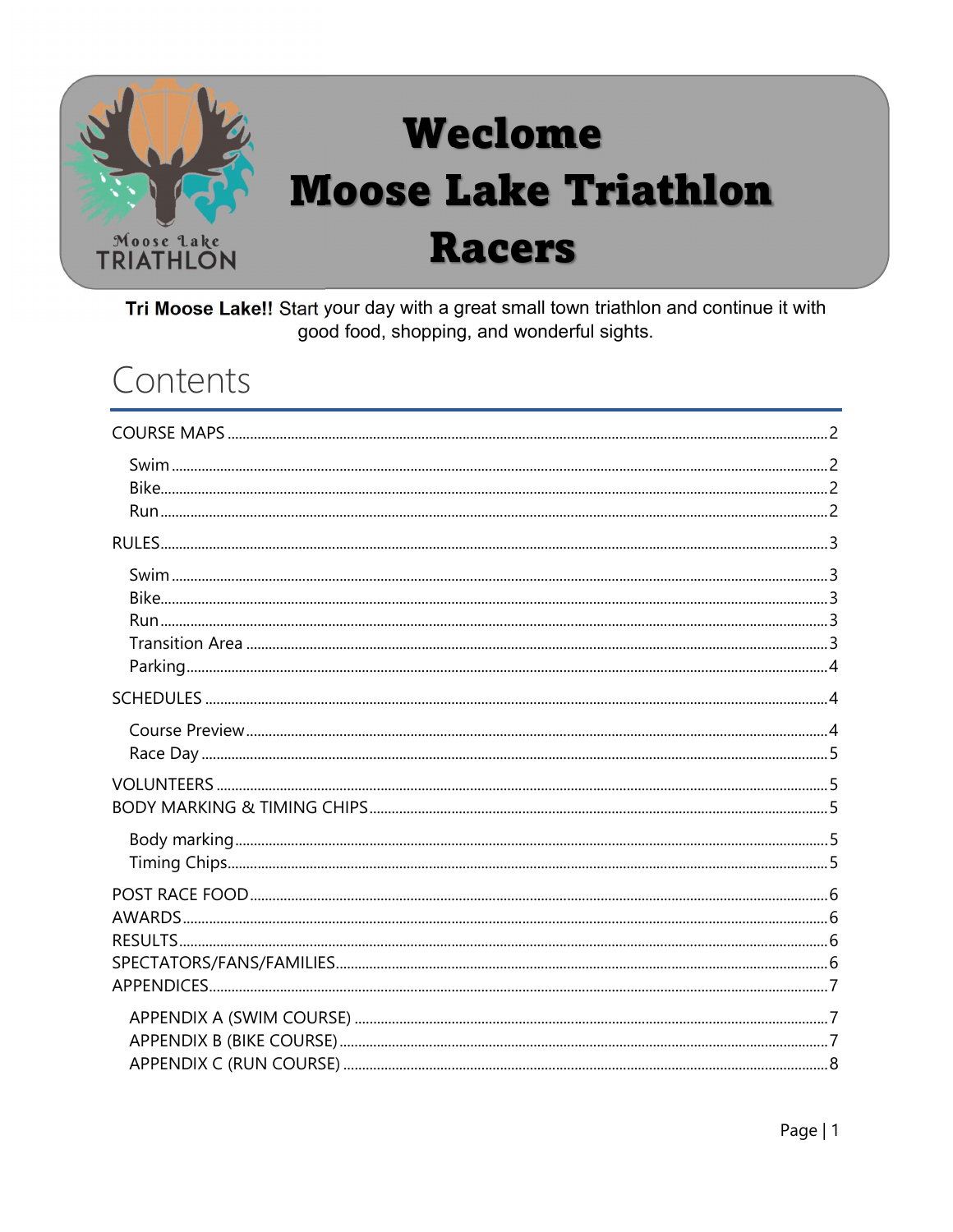## COURSE MAPS

### Swim

(SEE APPENDIX A)

The swim course (~.4 miles / 700 yards) is a loop starting and ending at the Moose Lake City Public beach. Swimmers will complete one clockwise loop, swimming around 2 buoys making a triangular shape.

#### Bike

#### (SEE APPENDIX B)

The 12.5 mile bike course is a simple loop north to Barnum, MN and back.

- $\triangleright$  Bikers will exit the transition zone heading North.
- $\triangleright$  Take your first left onto Couillard Ln and then right onto Birch Ave.
- $\triangleright$  Take a right onto Arrowhead Ln and follow the shoulder on the right side of the road.
- $\triangleright$  Cross Arrowhead Ln at 8<sup>th</sup> Street and enter the Willard Munger State Trail.
- $\triangleright$  Head North to Barnum, MN on the bike trail.
- $\triangleright$  At Barnum, MN turn right onto County Rd 6 and head East.
- Turn right onto County Rd 13 and head South. (WARNING: there is a steep downhill as you transition turn onto County Rd 8.)
- Turn right onto County Rd 8 and head West. County Rd 8 turns into Hwy 27.
- $\triangleright$  Turn left at 7<sup>th</sup> Street and head back into the City of Moose Lake.
- > Turn right onto Birch Street heading South.
- $\triangleright$  Turn left onto Couillard Ln and final right turn into the transition zone.

#### Run

#### (SEE APPENDIX C)

The 3.1 mile run course is out and back course that will take you along Moosehead Lake.

- $\triangleright$  Head South out of the transition zone.
- $\triangleright$  Turn right onto 3<sup>rd</sup> Street heading West.
- $\triangleright$  Turn left onto Birch Ave. Birch Ave turns right onto 1<sup>st</sup> Street.
- $\triangleright$  Turn left onto Lakeshore Drive and follow the road until the turnaround point.
- $\triangleright$  Follow the route back to the Moose Lake City Park.
- $\triangleright$  Finish Line on Birch Ave North of 3<sup>rd</sup> Street.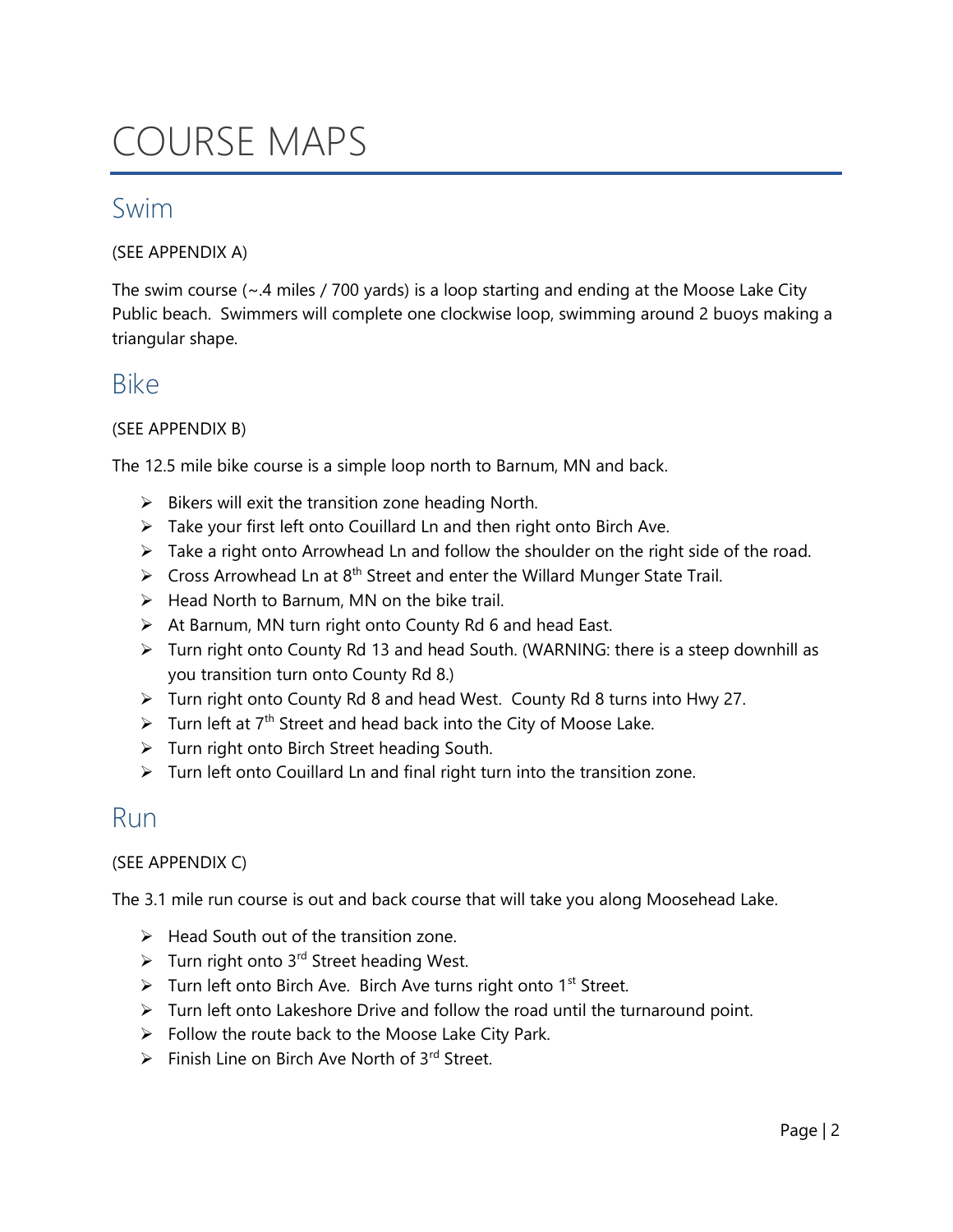# RULES

### Swim

Wet suits are allowed. No special flotation devices are allowed.

Volunteers (on kayaks/canoes) will be available in the event of an emergency. You are more than welcome to rest, sight, or adjust your goggles at a kayak/canoe, but you may not use them to advance in the water.

In the event you need help, remove your swim cap and wave it in the air. This is why swim caps are mandatory. Please use the swim cap included in your race bag.

### Bike

Helmets must be worn and fastened. Headphones are not allowed during the bike course.

We will have volunteers at the major corners/intersections. HOWEVER, you are responsible for following all legal traffic rules. Our volunteers are not allowed to stop traffic. They are there primary to keep you obeying rules and add visibility at critical sites to traffic.

Each racer is responsible that his/her bicycle meets the minimum safety standards. There will be no bike repair available.

### Run

Stay on the left shoulder of streets. You will run against traffic.

The run course will have 3 waters stops. The 1st and 3rd water stop  $(\sim$  Mile 1 & Mile 2.1) will be where you cross the Moose Horn River (by the fishing dock). The 2nd water stop will be at the halfway point as you turn to head back.

### Transition Area

The transition area is where you will claim a place for your bike and gear during the triathlon. You are welcome to pick whatever spot you'd like, with the following exceptions:

- 1. A spot that has already been claimed by someone else (seems obvious!)
- 2. A spot reserved for the Clydesdales/Athenas/VIP participants (center row, closest to the bike in/bike out)
- 3. A spot in a walkway (also seems obvious, but you never know!)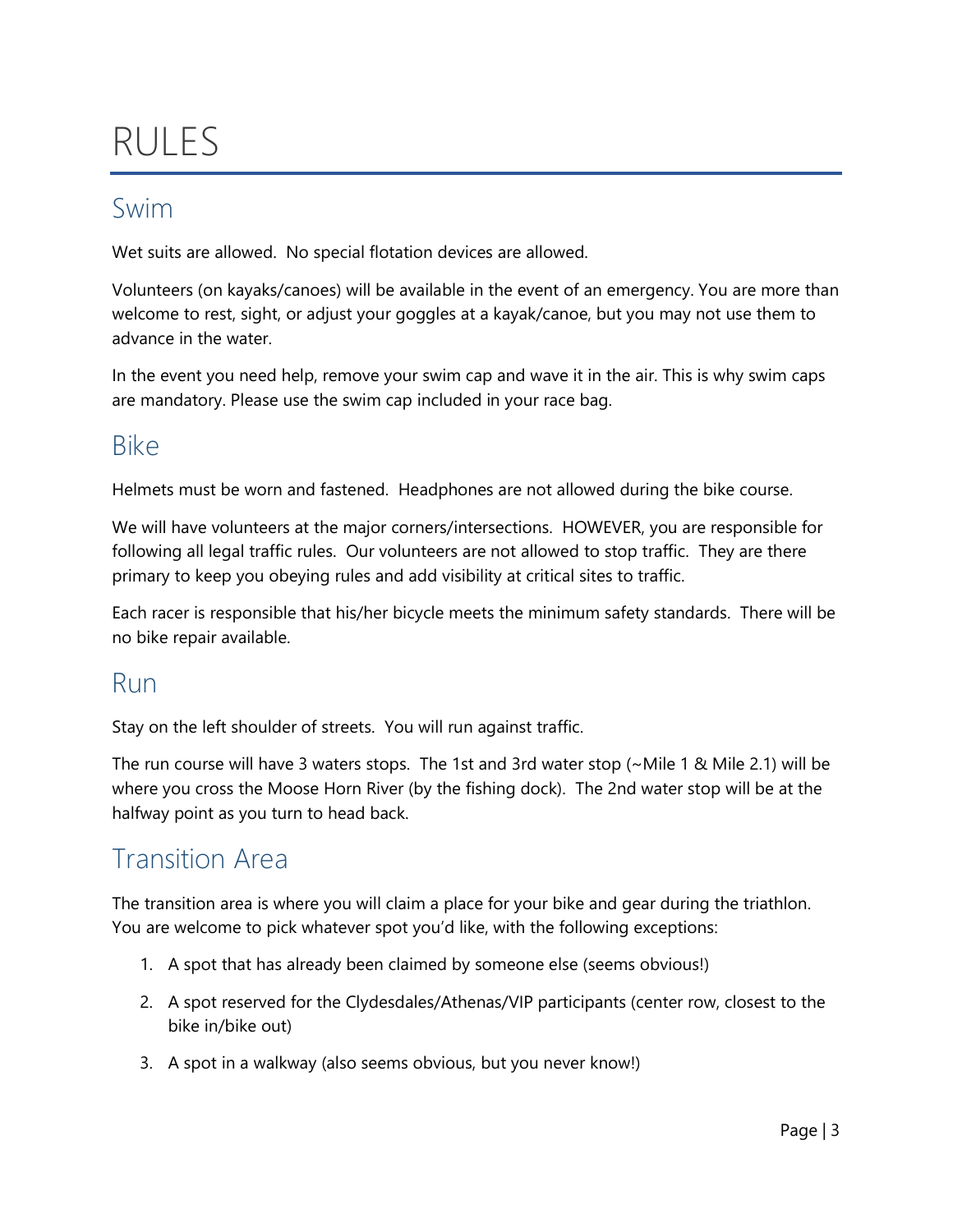#### Basic Transition Area Etiquette/Rules:

NO riding your bike in the transition area. Walk or run with it out to the "mount line"

The racks were designed for 8 bikes. We simply ask that 5-6 bikes go on the racks, which leaves plenty of room. We will have tape on the top tubes of the bike rack. Put your bike in the middle of the 2 tape lines.

The side of the bike rack that your tire touches down on is the side your gear should be on, which may be under the hanging tire of a bike on the other side of the rack.

Do NOT move other people's bikes. gear, etc. Save your spot with a towel, wetsuit, etc.

#### FAMILY AND/OR FRIENDS ARE NOT ALLOWED IN THE TRANSITION AREA – RACERS AND VOLUNTEERS ONLY!

### Parking

There will be no parking available to the Moose Lake City Park. You can drop off bikes and equipment at the park entrance, however no one will be allowed to drive through or park within the park for safety of our racers, spectators, and volunteers.

Please park on area side streets being respectful to local residents. The race route includes Birch Ave and 1<sup>st</sup> Street, please avoid parking on these streets for the safety of our racers.

# SCHEDULES

### Course Preview

Want to have a better race day experience? Then, come join others for a preview of the bike and run courses on Saturday, August  $6<sup>th</sup>$  at 9 a.m., meet at the Moose Lake City Park pavilion. We will go over the bike and race routes and answer any questions that you may have. NOTE: The routes will not be marked, and no safety measures will be put in place. You are expected to obey all traffic signs/laws and provide your own nutrition/hydration for the preview.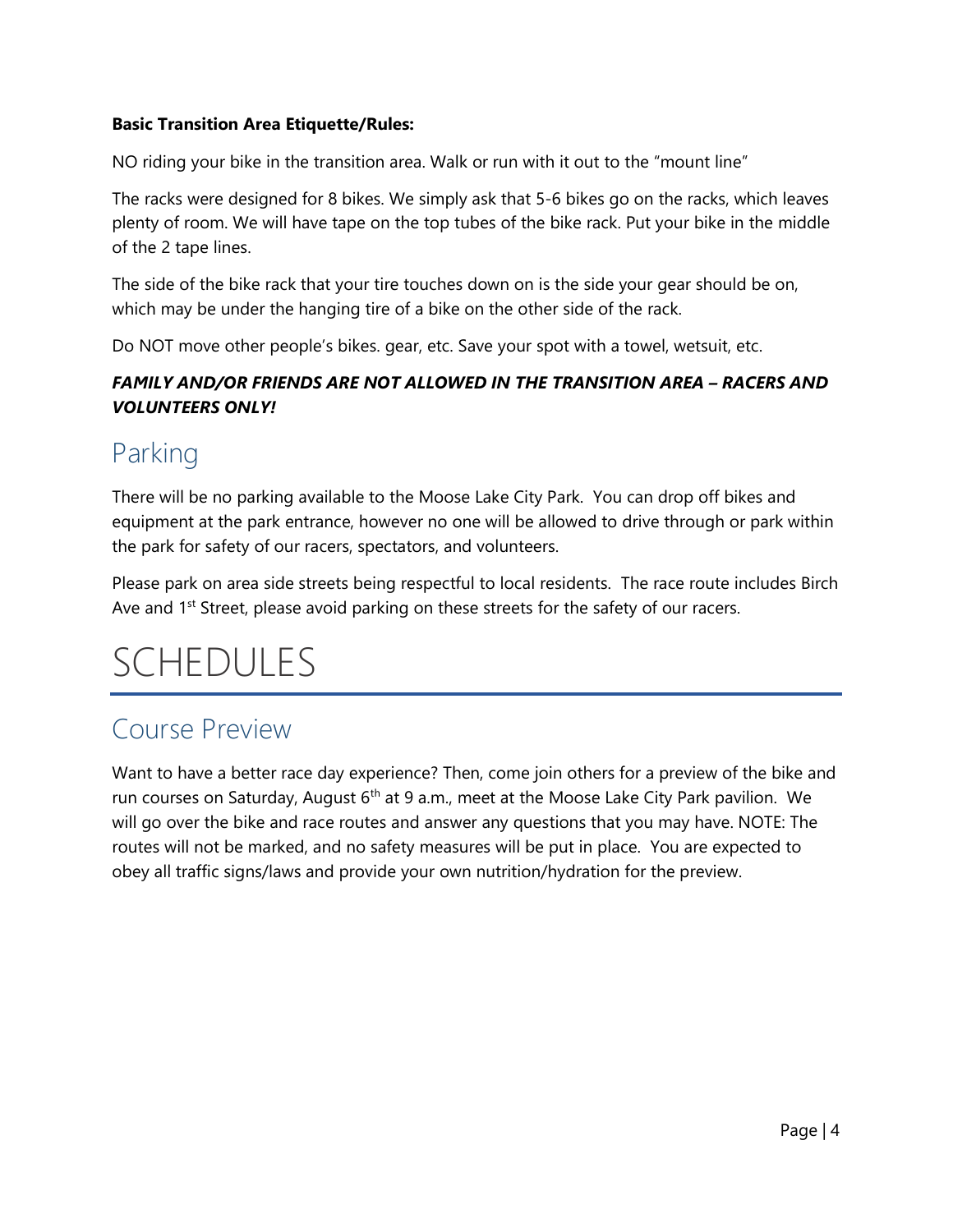### Race Day

Want to know where everything is on race day and what time?

| 7:30          | Transition area opens; NO EARLY ARRIVALS. |  |
|---------------|-------------------------------------------|--|
| $7:30 - 8:30$ | Check-in/ Packet Pickup                   |  |
| 8:40          | Pre-Race Meeting                          |  |
| 9:00          | Race Starts                               |  |
| 9:45          | Swim Course Closes                        |  |
| ~10:45        | <b>Award Ceremony</b>                     |  |
| 11:30         | <b>Bike Course Closes</b>                 |  |
| 12:30         | <b>Run Course Closes</b>                  |  |
| $\sqrt{2}$    |                                           |  |

## VOLUNTEERS

We definitely need and appreciate our volunteers. Many are from our local football team that in turn receive a donation from us. Please be courteous to all volunteers. Know someone interested in volunteering? Please reach out to us at MooseLakeTriathlon@gmail.com.

# BODY MARKING & TIMING CHIPS

### Body marking

The Moose Lake Triathlon does not use bibs. When you check-in a volunteer will use a marker to write your race number of your right arm and right calf.

### Timing Chips

Our triathlon event timing is being done by Duluth Timing and Events. Timing chips are distributed on race day during packet pickup.

They record your time for the triathlon, including the time it takes you to move from the swim to the bike and the bike to the run. They are traditionally worn on your left ankle as to avoid getting caught in your bike chain. Lost timing chips cost YOU \$30 to replace. In the event, you do not finish the triathlon (especially if you are "pulled" from the water) please return your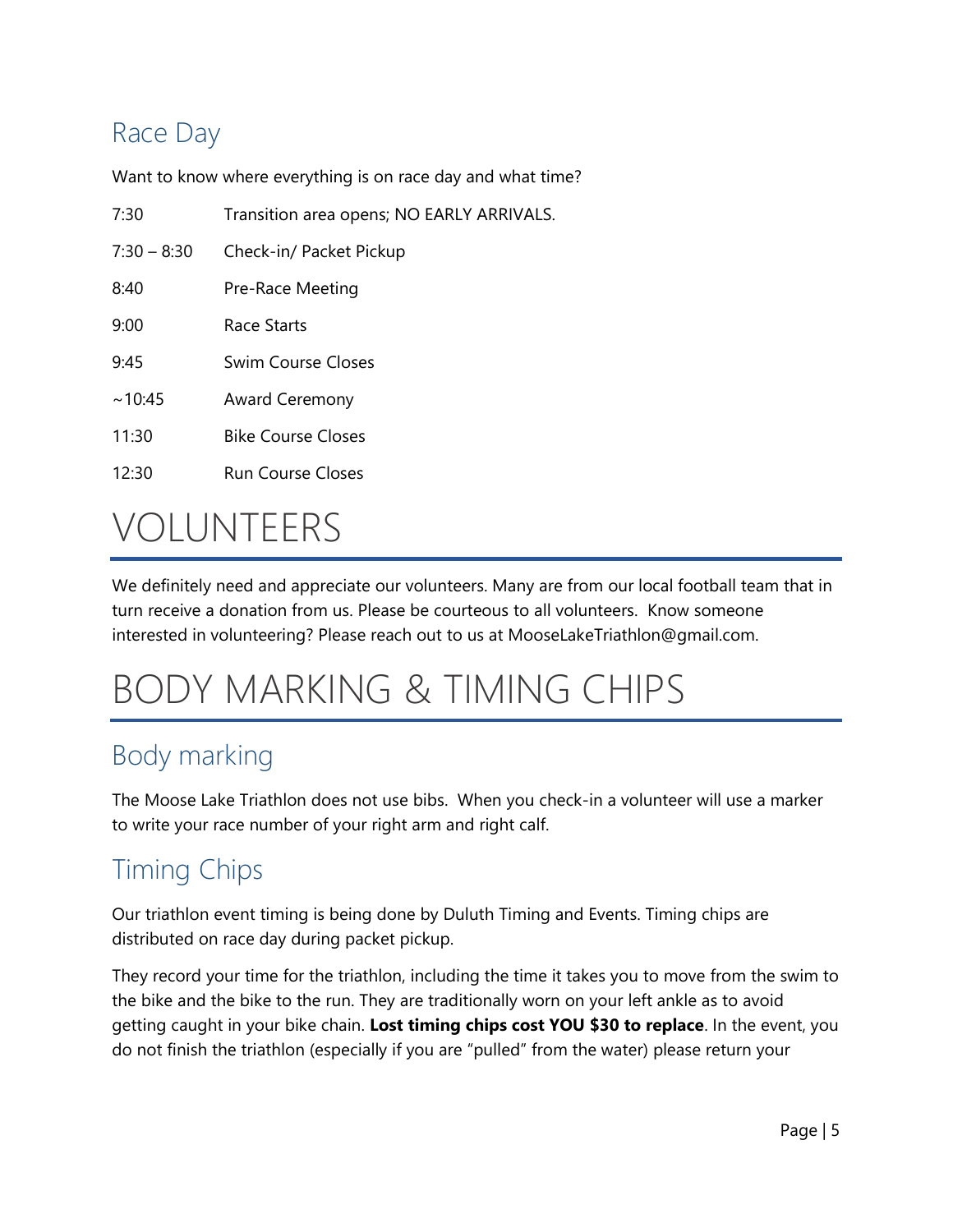timing chip to the finish line staff ASAP. Otherwise, we will assume you are still in the water and will shut the race down to search for you.

# POST RACE FOOD

After you cross over the finish line, enjoy an ice cold bottle of water before heading over to the food table for some bananas and granola bars.

Additionally, your race bags include coupons and flyers for local restaurants.

### AWARDS

Prizes will be limited to the top male, female, and team. Prizes will be announced around 10:45am. Prizes will not be mailed so be sure to be present.

## RESULTS

Results will be posted on site the day of the race. Additionally, a link will be made available via social media.

## SPECTATORS/FANS/FAMILIES

We LOVE to see people come out and support the athletes.

A couple of tips/requests:

Bring noise makers, signs, etc, and cheer for everyone! Some people don't have "fans"

If an athlete needs to use the bathroom, let them use it  $\heartsuit$ 

If you bring a dog, and it needs to use the bathroom…CLEAN UP AFTER IT!

If you happen to be on the same path as an athlete, let them pass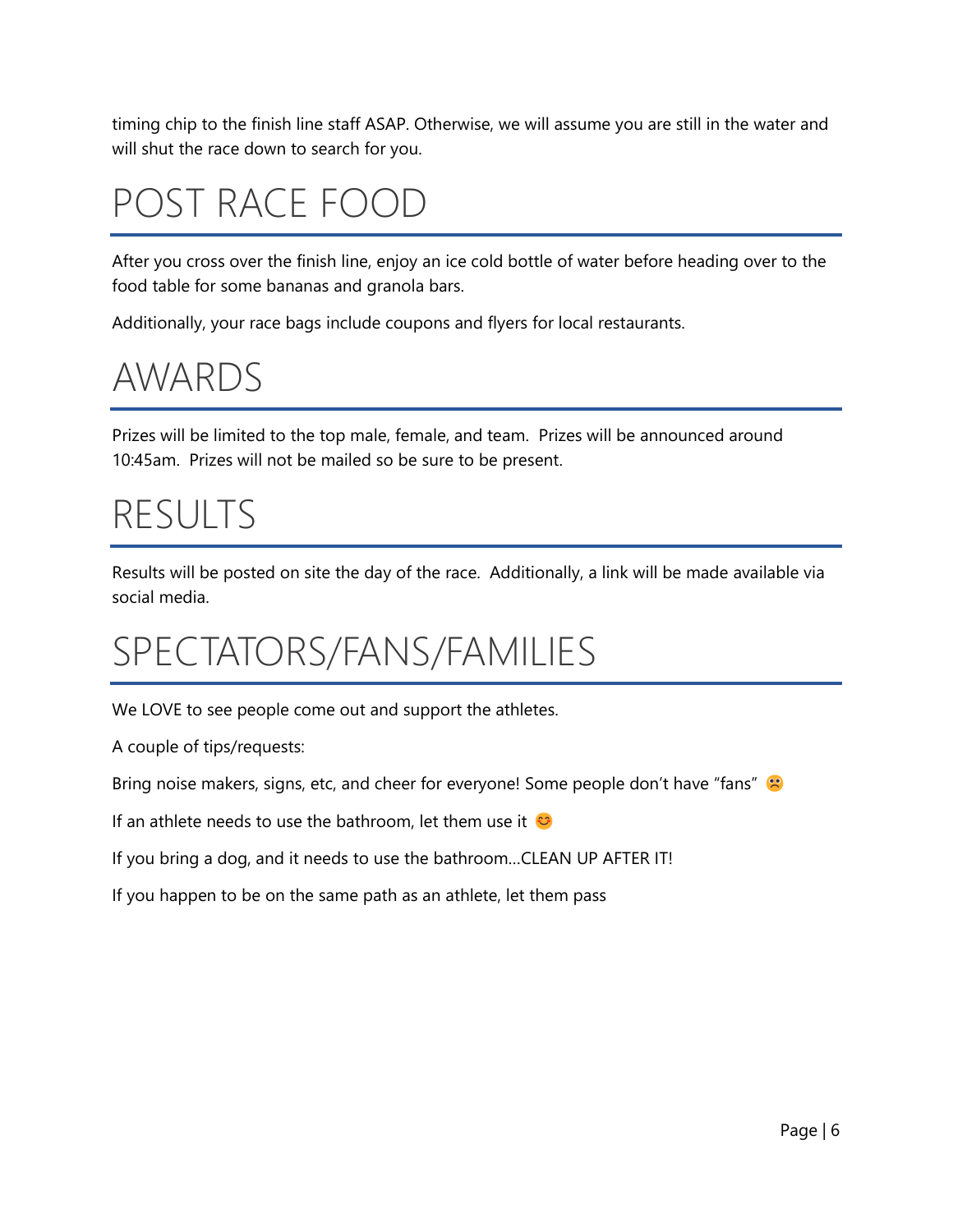# APPENDICES

### APPENDIX A (SWIM COURSE)



### APPENDIX B (BIKE COURSE)